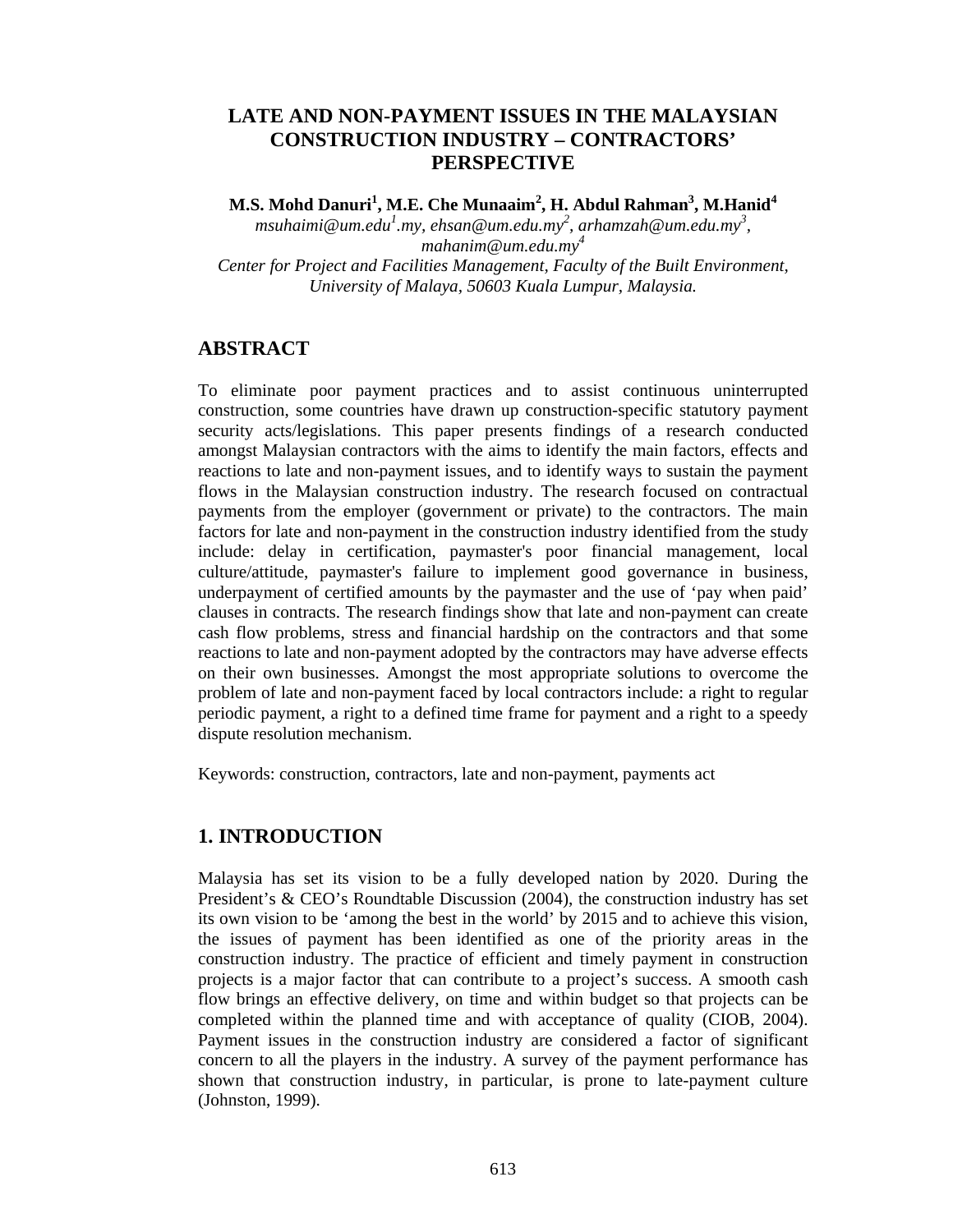Late and non-payment will cause severe cash flow problems especially to contractors. In view of such problems, Ameer Ali (2005) urges 'everyone in the construction industry pays all appropriate amounts due in a timely manner.' Abdul-Rahman and Berawi (2002) found that top management of construction companies in Malaysia confirmed that financial problem is the main cause of delay in addition to manpower shortage.

It was reported that about 16,000 of the Grade G1<sup>\*</sup> contractors were on the brink of bankruptcy when several umbrella contractors failed to pay them for rural roads they had built, despite the government having paid the umbrella contractors in full (Suhaini, 2005). The failure to pay can be attributed to an attitudinal problem which, if commonly accepted by the industry or society in general, can become a culture of a particular industry. Elsewhere, Nicholas (2005) mentioned of a stern warning from a credit manager indicating that small companies faced the greatest risks from the late payment culture in the United Kingdom. The same report pointed out that 1.6% of income was lost because of late payment and that the average payment time in the United Kingdom was about 17.4 days late.

According to Murdoch and Hughes (1996), 'it is not uncommon to find that a contractor or sub-contractor who has not been paid what is due threatens to suspend work under the contract until payment is made'. It must however be noted that without a clear contractual right to suspend the works, the contractor is not entitled to do so even though the employer has failed to pay him within the time stipulated in the contract. In this respect, if the contractor suspends the work the courts may find him guilty of repudiating the contract.

According to Kennedy (2005) 'payment, not unexpectedly, has always been the main subject of disputes'. It has to be noted that the construction payment blues have domino effects on the payment chain of a construction project (Davis Langdon & Seah Consultancy, 2003). For instance, the late payment due to the contractor by the employer will also delay the payment due to the sub-contractor or suppliers who are bound in contract with him. Due to these circumstances, late and non-payment can possibly lead to a formal dispute resolution. According to Bob (2005), in order to recover payment for over the past few years 'the claimant was forced to commence arbitration or litigation' and 'those processes are very costly and take a long time.'

Due to late and non-payment problems, some countries like United Kingdom, Singapore, New Zealand and some states in Australia, e.g. New South Wales, have already legislated their construction specific statutory payment security regime. These legislations purposely enact provisions to address issues on prompt payment in the construction industry to eliminate poor payment practices and smoothen the contractor's cash flow (Lip, 2005; Ameer Ali, 2005).

Acts and the respective countries and states, which enacted them to address the problem of late and non-payment, are listed as follows:

• Housing Grants, Construction and Regeneration Act 1996 – United Kingdom

 $\overline{a}$ 

<sup>∗</sup> Contractors under the Construction Industry Development Board of Malaysia categorization who are eligible for tendering projects not exceeding RM100,000.00.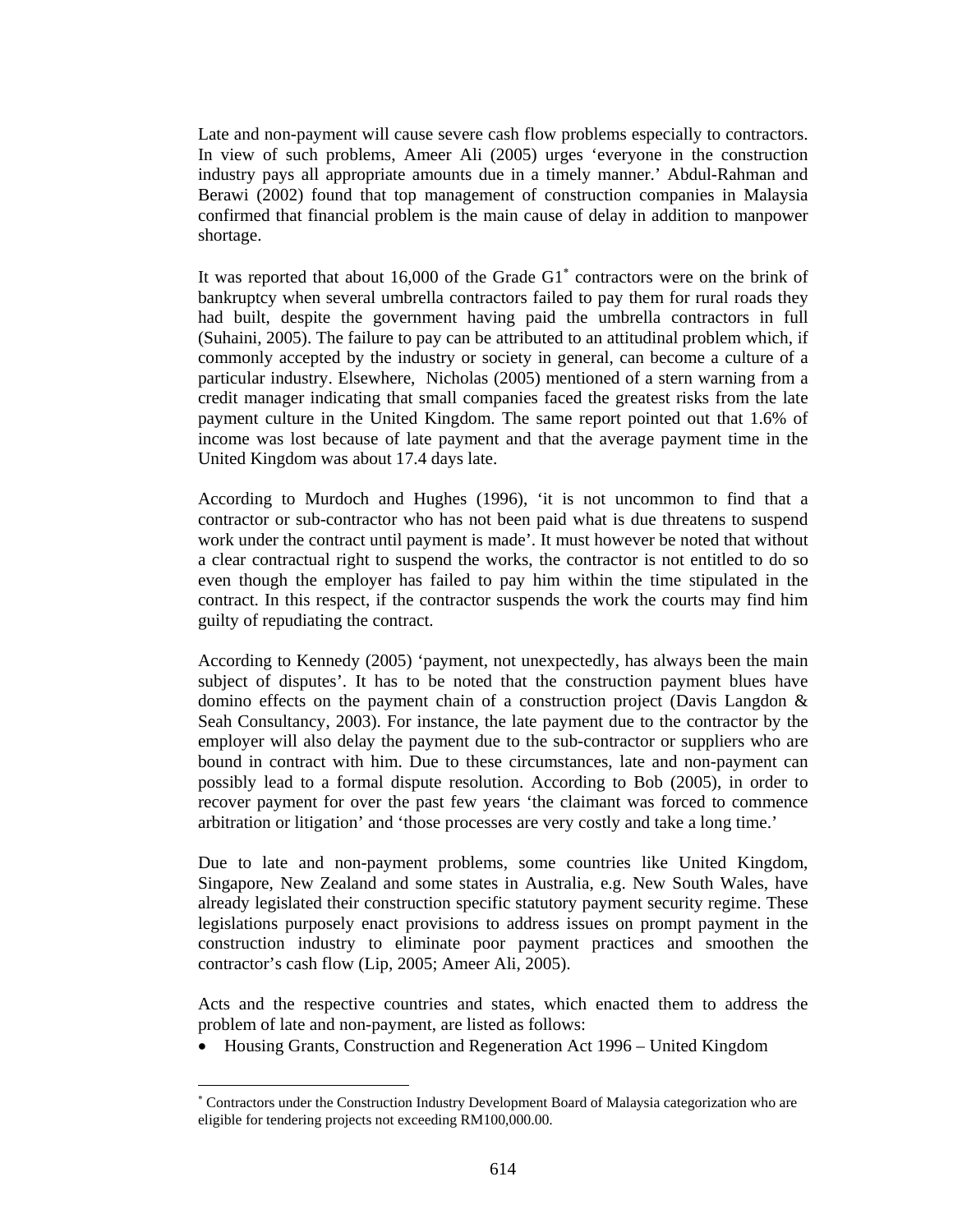- Building and Construction Industry Security of Payment Act 1999 (NSW) New South Wales, Australia
- Building and Construction Industry Security of Payment Act 2002 (VIC) Victoria, Australia
- Building and Construction Industry Payments Act 2004 (QLD) Queensland, Australia
- Construction Contracts Act 2002 New Zealand
- Building and Construction Security of Payments Act 2004 Singapore

Due to the lack of research on the issues of late and non-payment in the Malaysian construction industry, a study was conducted to identify the problems and effects of late and non-payments in the construction industry. The research was conducted in a timely manner when the local Construction Industry and Development Board was also seeking pointers on payment issues. This paper presents results of a study on late and non-payment issues facing the Malaysian contractors. Another portion of the study, that describes the same issue facing consultants, is presented elsewhere (CIDB, 2006)

# **2. OBJECTIVES OF RESEARCH**

The main purpose of the study is to identify current problems in relation to late and non-payment issues encountered by contractors in the Malaysian construction industry. It also looked into the effects of late and non-payment with the aims to identify the possible solutions to resolve the issues of late and non-payment, which could effectively create "a win-win situation" for all the parties involved. Common methods or responses adopted by the parties in dealing with these issues will be identified to illustrate the effects they have on the parties. The findings of this study is useful for the introduction of a legislation called the Construction Payments Act or Security of Building Payment Act as already found in many advanced countries.

# **3. RESEARCH METHODOLOGY**

The principal method used for the study was the use of a questionnaire survey. The survey was conducted to coincide with the Construction Industry Development Board's plan to incorporate the survey's outcomes in the Cabinet Paper which includes the Construction Industry Payment and Adjudication Bill 2006 which is targeted for submission to the Ministry of Works of Malaysia in March 2006. Considering the fact that a short time period was given, pilot study and interview sessions were not conducted for the purpose of data collection and the only method seems viable were the literature survey that leads and the questionnaire survey. The questionnaire was designed according to the objectives of research by reviewing literature dealing with late and non-payments and other relevant topics. It has been designed to be brief, concise and straightforward to encourage a high response rate from the potential respondents. The respondents just have to contribute their views and opinions by selecting the appropriate answer or giving short answers to the questions. The sources of literature review include relevant case law, books, journals, magazines, dissertations and seminar proceedings, as well as materials published by the Construction Industry Development Board (CIDB), the Malaysian Institute of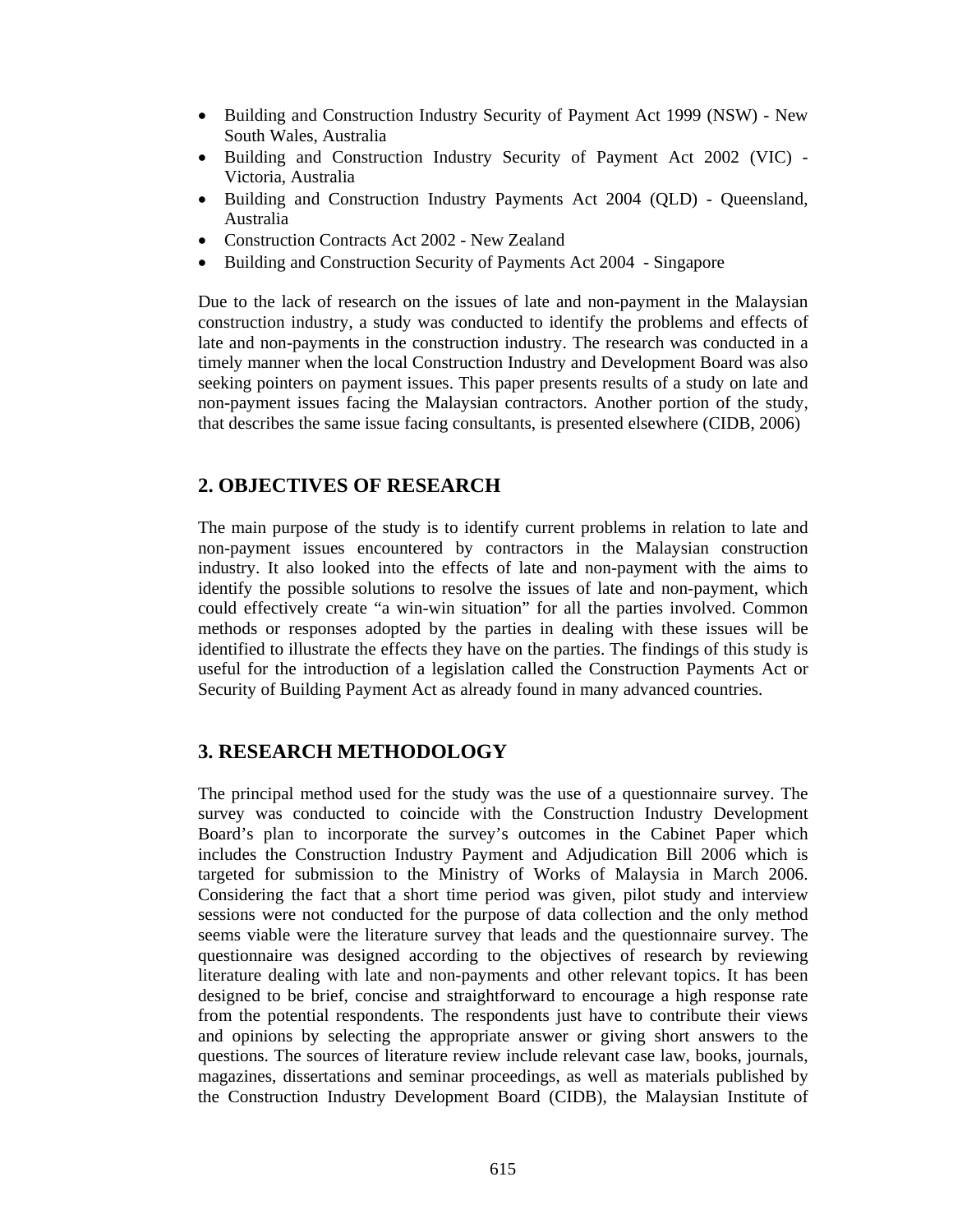Architects (PAM), the Institution of Surveyors (ISM) and the Public Works Department (JKR).

The review of literature has provided useful information on the causes, effects, reactions and possible solutions related to the issues of late and non-payment in the global construction industries.

### **Target Respondents**

A questionnaire survey was conducted on the contractors. The criteria for the selection of respondents were established and 6,000 active contractors from Grade G1 through G7 were randomly selected using the Construction Industry Development Board of Malaysia database. Of the 6000 fielded questionnaires, 333 replies were received, which represents a response rate of around 5.6%. The low response rate may have been contributed to the short response period given to respondents or simply because the prospective respondents were not interested in providing feedbacks.

#### **Questionnaire Structure**

The questions in the questionnaire were set to three types of answering methods, namely: rating-based, selective-based and open-based formats. For the rating-based questions, the statements were devised to measure the respondents' opinions by registering them on a four-point scale ranging from "never to very frequent" and "not serious to very serious." The selective-based questions only required respondents to tick the appropriate box or boxes in the questionnaire. The open-ended questions allowed respondents to record down their answers to the questions. Findings of the survey were analyzed to provide a better understanding of the issues of late and nonpayment in the Malaysian construction industry. The Statistical Package for the Social Sciences (SPSS) was used to handle the statistical calculations.

# **4. THE SURVEY RESULTS**

The findings of this survey are categorized into two main types of problems associated with late and non-payments in government and private funded projects. Analysis of the completed and returned questionnaire shows that 62.8% (147) of the contractors reported that they have experienced late payment situation in government funded projects whilst 65.4% (178) of the respondents affirmed the same situation in private funded projects. With regard to non-payment, about 24.1% (48) and 44.8% (111) of the respondents pointed out that they have not been paid for the works executed involving government and private clients, respectively since January 2000. Other findings from the questionnaire survey are presented under appropriate headings as follow.

#### **Causes of Late and Non-Payment**

Based on Figure 1, some general observations may be made. For the purposes of these observations five most frequent causes of late payment were *"Delay in certification," "Paymaster's poor financial management*," "*Local culture/attitude*," "*Paymaster's failure to implement good governance in business"* and "*Underpayment of certified amounts by the paymaster*" with their overall means of 1.826, 1.734, 1.63 and 1.565, respectively. Figure 2, shows the responses on the question about the causes of nonpayment. Based on Figure 2, five most frequent causes of non-payment were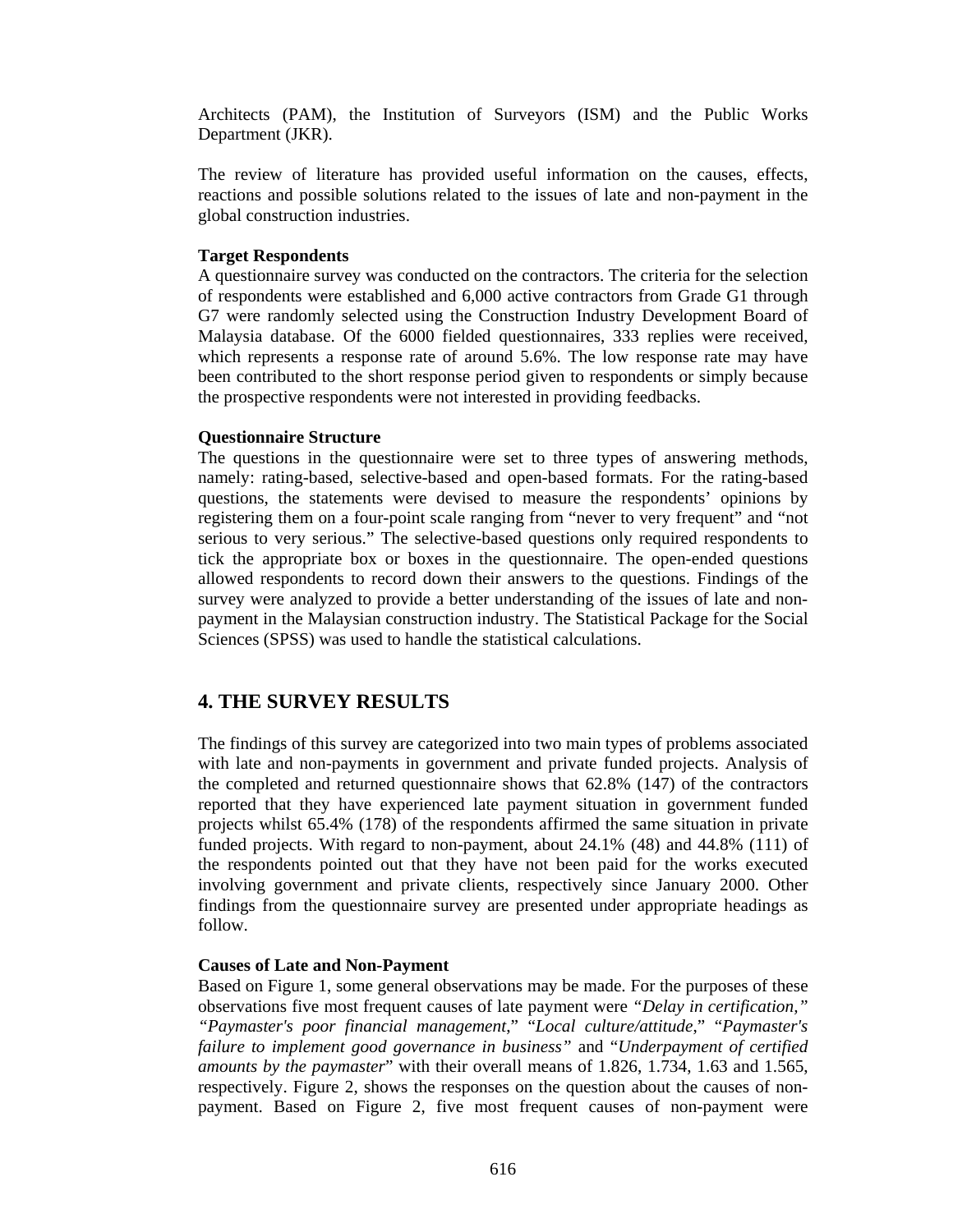*"Paymaster's poor financial management*," *"Paymaster's failure to implement good governance in business," "Delay in certification," "The use of 'pay when paid' clauses in contracts"* and *"Local culture/attitude"* with their overall means of 1.896, 1.848, 1.768, 1.672 and 1.632, respectively. In the questionnaire, the score of three (3) represents the largest scale and zero (0) represents the least.

Respondents have specified additional causes of late/non-payment in addition to the ones listed in the questionnaire which include corrupt practice among consultants, pending on VO approval, money used up for other purpose, paymaster's ill intention of not paying when works are completed, consultant's working culture/attitude, main contractor lack of professionalism and economic slow down.

### **Effects of Late and Non-Payment**

Respondents were also asked to rate the effects of late payment based on the extensive list given. A further analysis of the effects of late payment revealed that, three most grave effects of late payment based on Figure 3 were *"Create cash flow problems," "Create stress on contractors"* and *"Creates financial hardship"* with their overall means of 2.377, 2.185 and 2.135, respectively.

Meanwhile, the three most prevalent effects of non-payment based on Figure 4 were *"Create cash flow problems," "Creates financial hardship"* and *"Create stress on contractors"* with their overall means as 2.546, 2.454 and 2.40, respectively.

Additional effects of late or non-payment specified by respondents include: create accounting problem & tax computation, poor perception of industry players, affect the overall growth of a company, suppliers' require cash purchase/LC/bank guarantees heavy cash flow for the main contractor to operate, bad image to the government, affect quality of end products and possibility of sabotage by sub-contractor's workers who have not been paid as a result of the chain effect, and results in delay and LAD.

## **Reactions to Late and Non-Payment in Government-Funded Projects**

Figure 5 illustrates that the three most preferred reactions by the respondents when experiencing a late payment situation with government paymasters were *"Plead with employer for payment even after due date," "Ignore and follow up with another claim the following month"* and *"Slow down works*", with overall means of 2.049, 1.648 and 1.337, respectively.

Figure 6 indicates that the three most common reactions to non-payment in government-funded projects are: *"Plead with employer for payment even after due date," "Slow down works*" and *"Ignore and follow up with another claim the following month"* with their overall means of 2.197, 1.724 and 1.651, respectively.

Additional reactions specified by contractors who encountered late/non-payment problem in government-funded projects are: find other source of fund, reschedule work to help developer ease their cash flow, mutual discussions with employers, giving discount to employer, and employment of stricter controls due to lack of trust.

## **Reactions to Late and Non-Payment in Private Funded Projects**

In this question, respondents were asked to identify prevalent reactions when they face a late payment situation involving private clients. Based on Figure 7, three most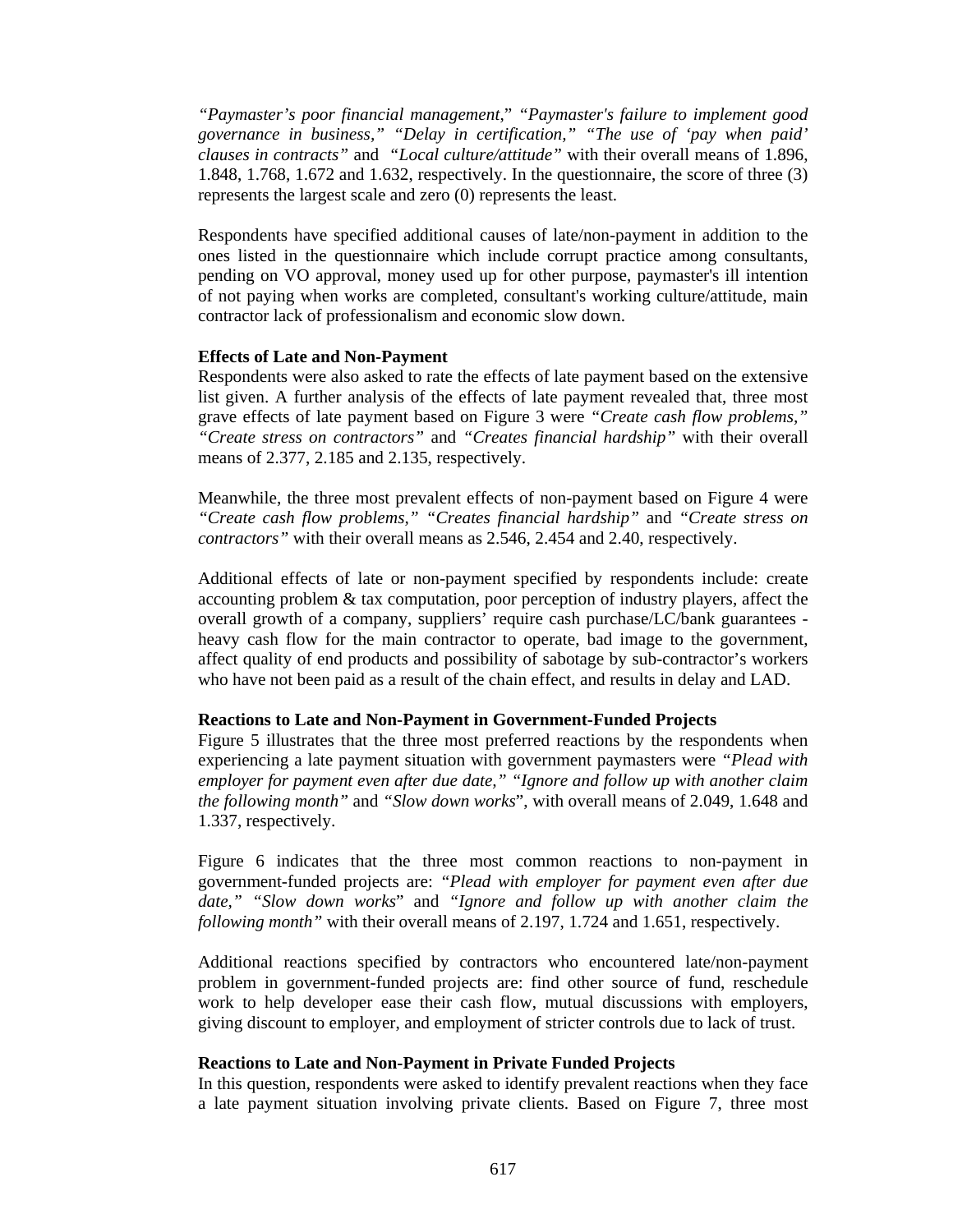frequent reactions in dealing with late payment problem in private funded projects are: *"Plead with employer for payment even after due date," "Ignore and follow up with another claim the following month"* and *"Slow down works*", with their overall means of 1.844, 1.688 and 1.068, respectively.

Figure 8 shows the responses to the question on how respondents' would react when they encountered with non-payment situation in private funded projects. The results show that the three most prevalent reactions when dealing with non-payment scenario in private funded projects are to: *"Plead with employer for payment even after due date," "Ignore and follow up with another claim the following month"* and *"Slow down works*".

#### **Possible Solutions for Late Payment or Non-Payment Issues**

This question asked the respondents about the probable solutions to overcome the problem of late and non-payment faced by local contractors either main contractors or sub-contractors. The three most possible solutions to counteract the payment problems based on Figure 9 are *"A right to regular periodic payment," "A right to a defined time frame for payment"* and *"A right to a speedy dispute resolution mechanism, for example, Adjudication,"* with their overall means of 3.72, 3.695 and 3.509, respectively. For this question, four is the largest scale and one is the least. Interestingly, the overall nine possible solutions in the questionnaire were all given a high score of importance as the least score was even as high as 3.147 as shown in Figure 9. Other solutions to late or non-payment situation provided by respondents are listed as follows: setting up of a commission to investigate errant paymasters, payment guarantee, restructuring work progress proportionate to payment's entitlement, amending the existing PAM or JKR contract, strictly follow milestones for payment, formation of an appropriate body to look into contractors' payment woes, issuance of advanced payment for contracts with a value > 5 million Malaysian Ringgit, and suspension of irresponsible main contractors' licenses with the CIDB.

# **5. CONCLUSIONS**

Findings from the questionnaire survey indicate that more than 60% of the local contractors have experienced late problem may it be in government funded projects or private funded projects. As for non-payment, about 24.1% (48) and 44.8% (111) of the contractors reported that out that they have not been paid for the works executed involving government and private clients respectively, since January 2000.

The results of the study indicate that the most frequent causes of late and non-payment include: paymaster's poor financial management, paymaster's failure to implement good governance in business and local culture/attitude. The authors feel that it is necessary for employer's financial capacity and credit rating be made transparent to facilitate contractors in choosing the right employers and to increase chances of the latter getting paid. As the respondents felt that local culture or attitude is one of the frequent causes of late and non-payment, it is recommended that contractors consider this problem as a major risk that has a high probability of occurrence and account for it when completing estimates for tender.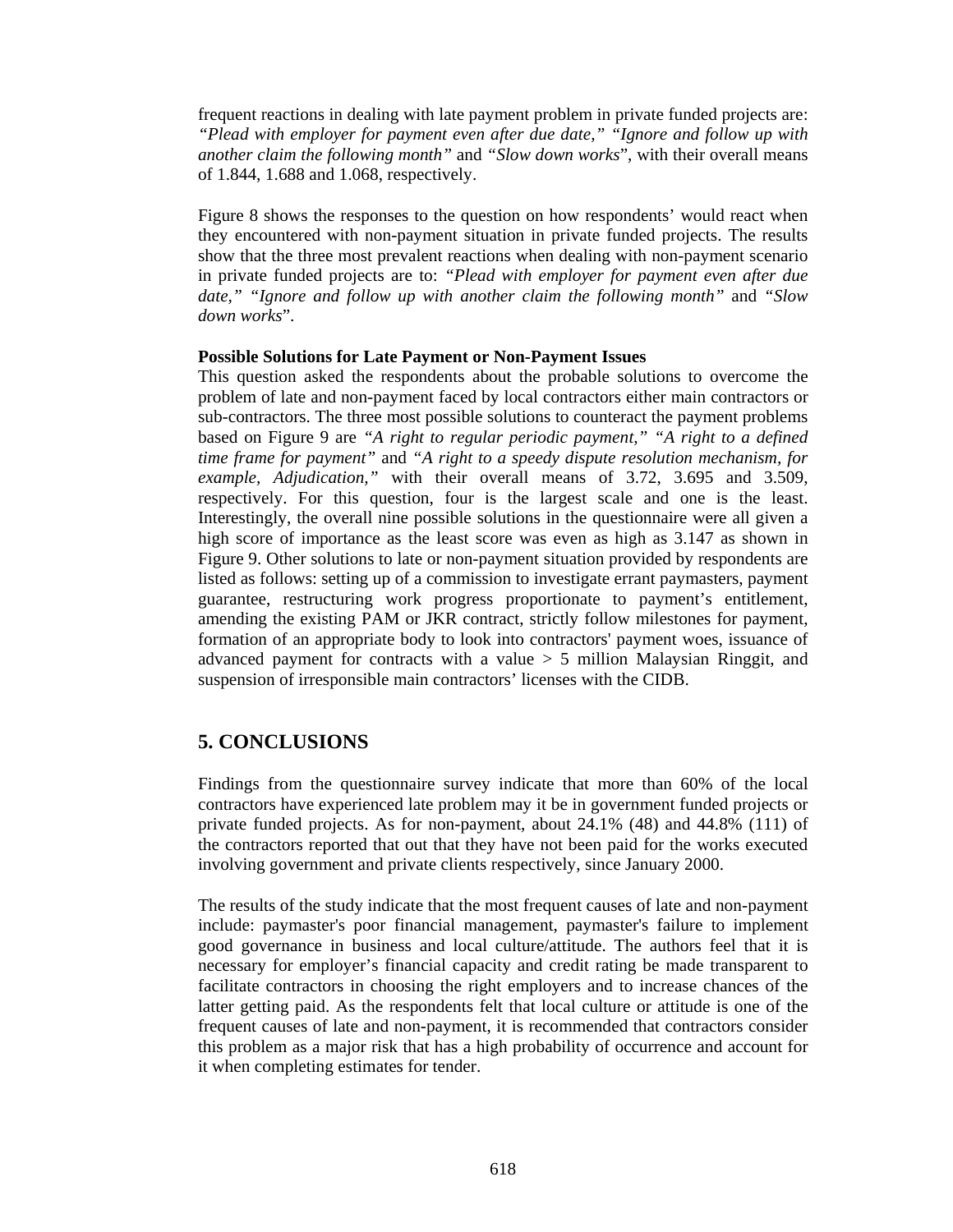The survey results indicate that the three most serious effects of late and non-payment are "Create cash flow problems", "Create stress on contractors" and "Creates financial hardship". It is anticipated that late or non-payment most likely will cause undue financial stress on the contractors and this would have a devastating knock-on effect down the contractual payment chain.

The results of study also show that some reactions to late and non-payment taken by the contractors may have adverse effects on their own businesses. For instance, contractors may not be able to justify their claims if they purposely "Slow down works" due to late or non-payment problem as the contractors could be treated as repudiating the contract in the event if there is no such right available in the contract. Most of the respondent contractors agreed that a mechanism for avoiding or reducing this problem need to be taken in the form of contractual or statutory rights with the overall mean of 3.72. This study indicates that the three most possible solutions of payment problems are "a right to regular periodic payment", "a right to a defined time frame for payment" and "a right to a speedy dispute resolution mechanism, for example, adjudication". It is perhaps timely for Malaysia to consider introducing its own legislation on the Payment and Adjudication Act. Nevertheless, introduction of such an act cannot be regarded as a panacea for all ills, rather it must be regarded a means to an end. Professional bodies and government agencies should study and amend the existing standard forms of contract to provide protection and, promote balance allocation of risk and fair contract to all related parties. Promptness of submitting, processing, issuing interim payment certificates and honouring the certificates are extremely important issues in relation to progress payment claims. Perhaps, an increased sense of professionalism in construction industry could overcome some of the problems related to late and non-payment issues. Another crucial issue that needs to be addressed in why and how to change the sometimes lackadaisical attitude on payment issues in the construction industry.

# **6. REFERENCES**

Abdul-Rahman, H. & Berawi, M.A. (2006). Delay Mitigation in the Malaysian Construction industry, J. Constr. Engrg. and Mgmt., Volume 132, Issue 2, pp. 125-133 (February 2006). American Society of Civil Engineering.

Ameer Ali, N.A.N. (2005). Payment in The Construction industry – towards Zero-Default, QS National Convention 2005, 10 – 11 August 2005, Hilton Kuala Lumpur.

Bob, G. (2005) Construction Industry Payments and Adjudication an Australian Perspective- International Forum On Construction Industry Payment Act and Adjudication, 13&14 September 2005, Kuala Lumpur Convention Centre, Kuala Lumpur, Malaysia.

CIOB (2004). Construction Act Consultation: "Improving Payment Practices", 14 October 2004 [Retrieved August 8, 2005]

http://www.ciob.org.uk/ciob/siteRoot/News\_Room/Construction\_industry\_News/Arti cle.aspx?id=724

CIDB (2006). "A Report of a Questionnaire Survey on Late and Non-Payment Issues in the Malaysian Construction Industry, March 2006

Davis Langdon & Seah Consultancy (2003). Construction Payment Blues-Why That Domino Effect. Executive Summaries for the Practitioner. Volume 3, Issue 3, September 2003, Singapore.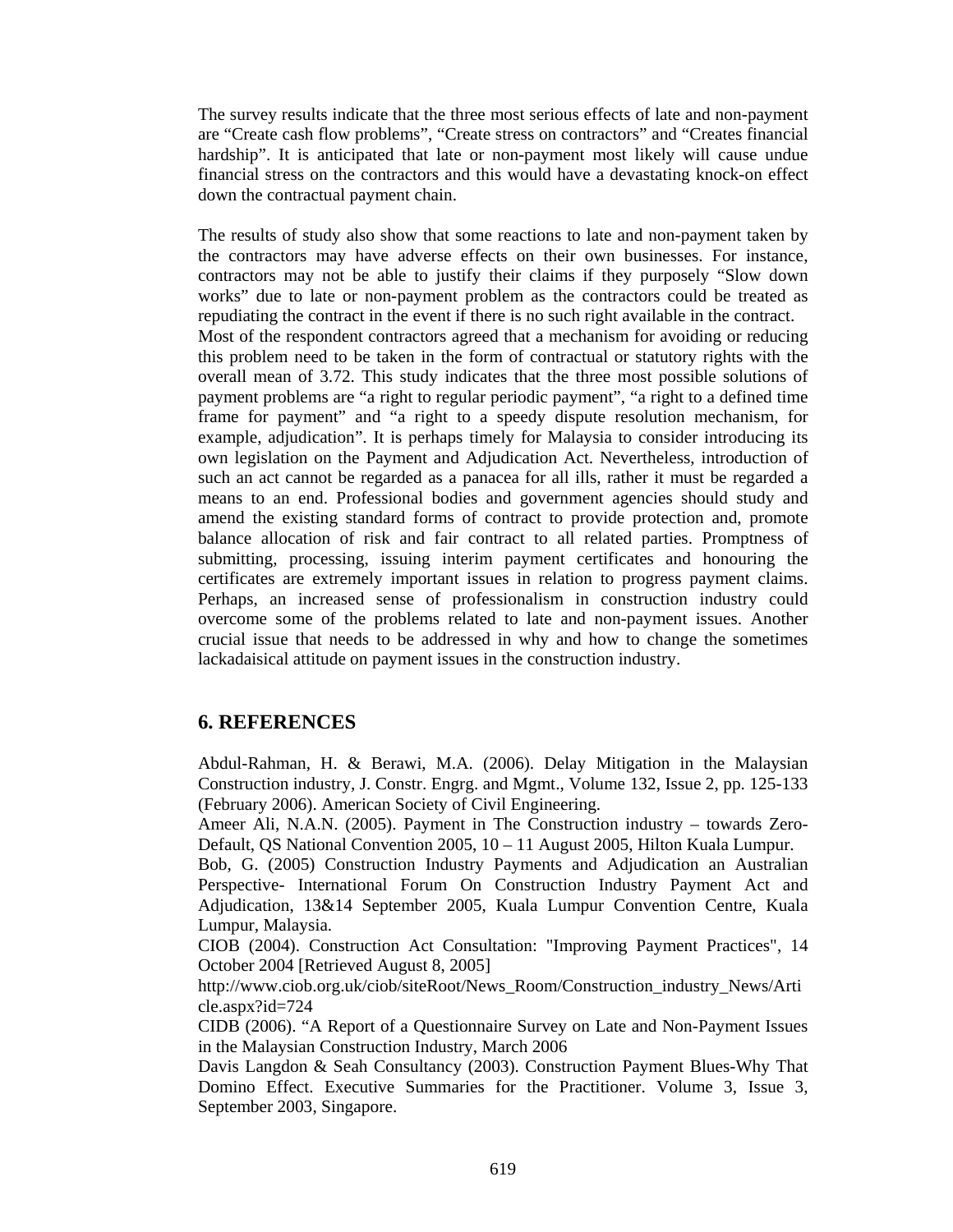Johnston, S. (1999). Debts and Interest in the Construction Industry: A guide to The Late Payment of Commercial Debts (interest) Act 1998. Thomas Telford Limited, London.

Kennedy, P. (2005). Statistics and trends in statutory adjudication in the UK since 1998- International Forum on Construction Industry Payment Act and Adjudication, 13&14 September 2005, Kuala Lumpur Convention Centre, Kuala Lumpur, Malaysia.

Lip, E. (2005). The Changing Role of the Quantity Surveyor under the Security of Payment Legislation in Singapore. QS National Convention 2005: Sustaining the Profession-towards Diversification, 10-11 August 2005, Kuala Lumpur.

Murdoch, J. and Hughes, W. (1996). Construction Contracts Law and Management,  $2<sup>nd</sup>$  Ed., E & FN Spon, London.

Nicholas, N. (2005). Late payment culture creates domino effect. Accountancy Age , 30 Jun 2005 [Retrieved February 13, 2006]

http://www.vnunet.com/articles/print/2139274

President's & CEO's Roundtable Discussion (2004). "The Way Forward Towards Global Competitiveness" – Malaysian Construction Industry Master Plan (MCIMP), organized by the Construction Industry Development Board Malaysia, 24 June 2004, Legend Hotel, Kuala Lumpur.

Suhaini, A. (2005). No joy for the small builders. The Star online, 8 May 2005. [Retrieved June 13, 2005]

http:// thestar.com.my/news/list.asp?file=/2005/5/8/focus/10890860&sec=focus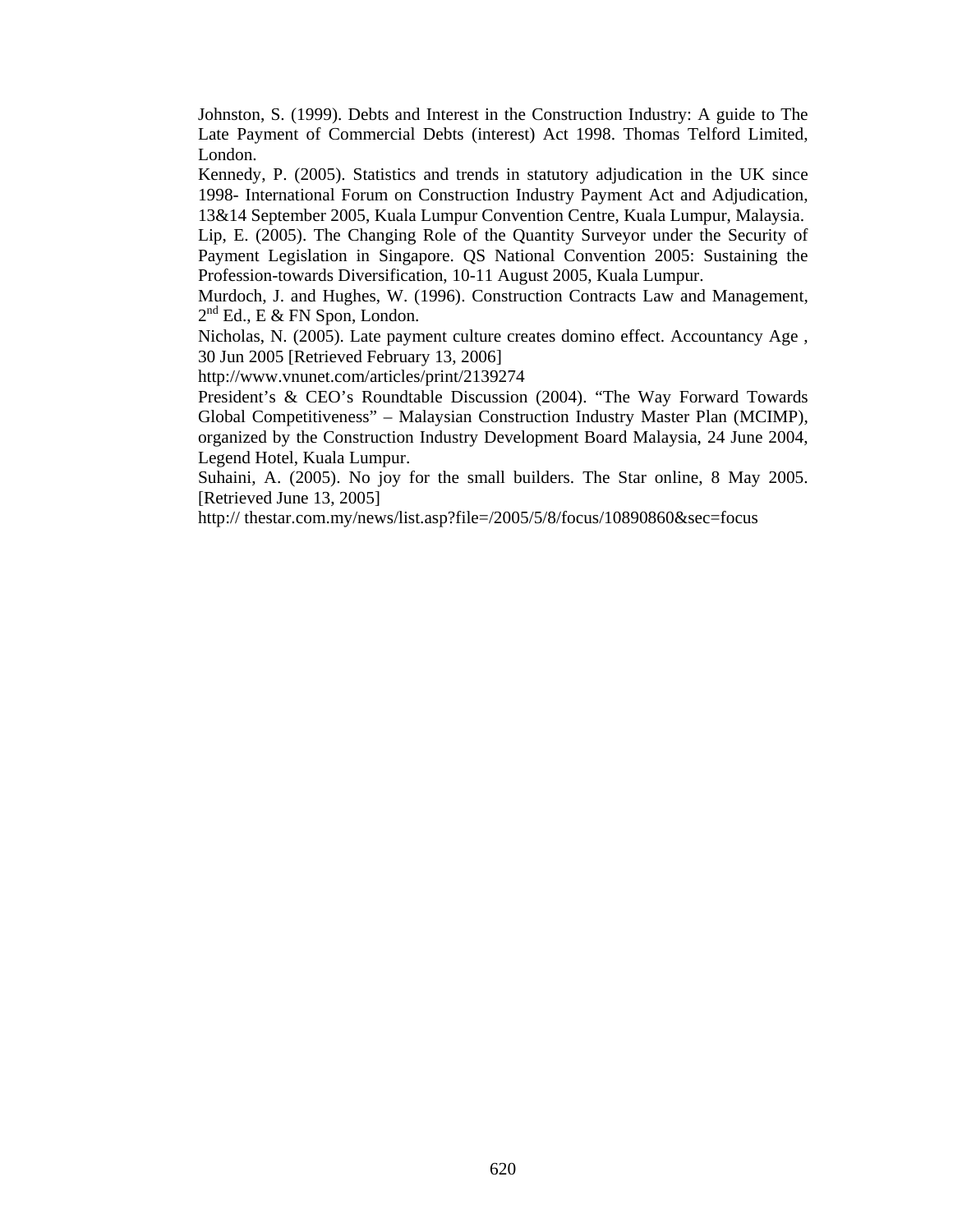

## **Figure 1: Causes of Late Payment for Contractors**



**Figure 2: Causes of Non-Payment for Contractors** 



**Mean Figure 3: Effects of Late Payment to Contractors**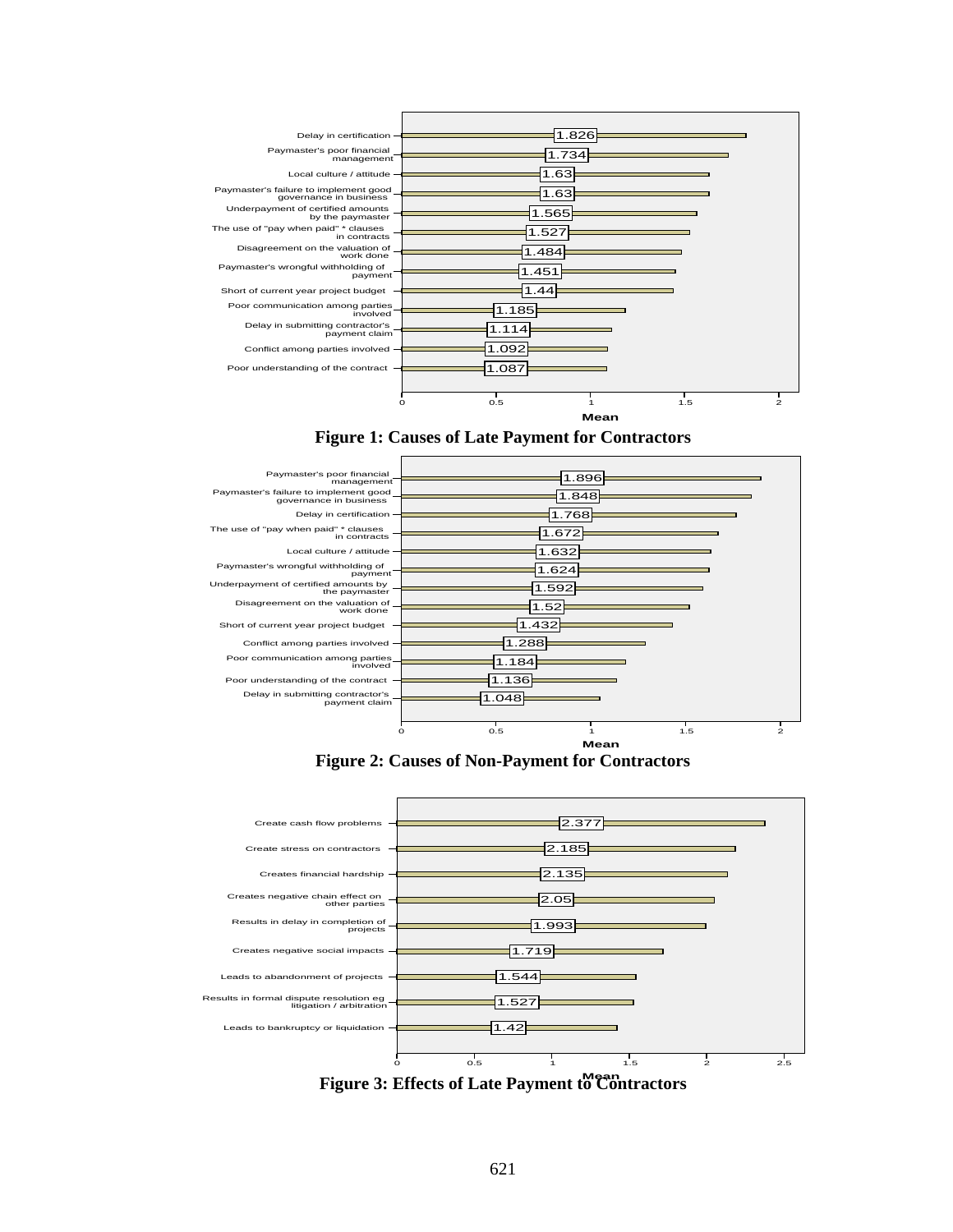





**Figure 5: Contractors' Reactions to Late Payment in Government Funded Projects** 



**Figure 6: Contractors' Reactions to Non-Payment in Government Funded Projects**